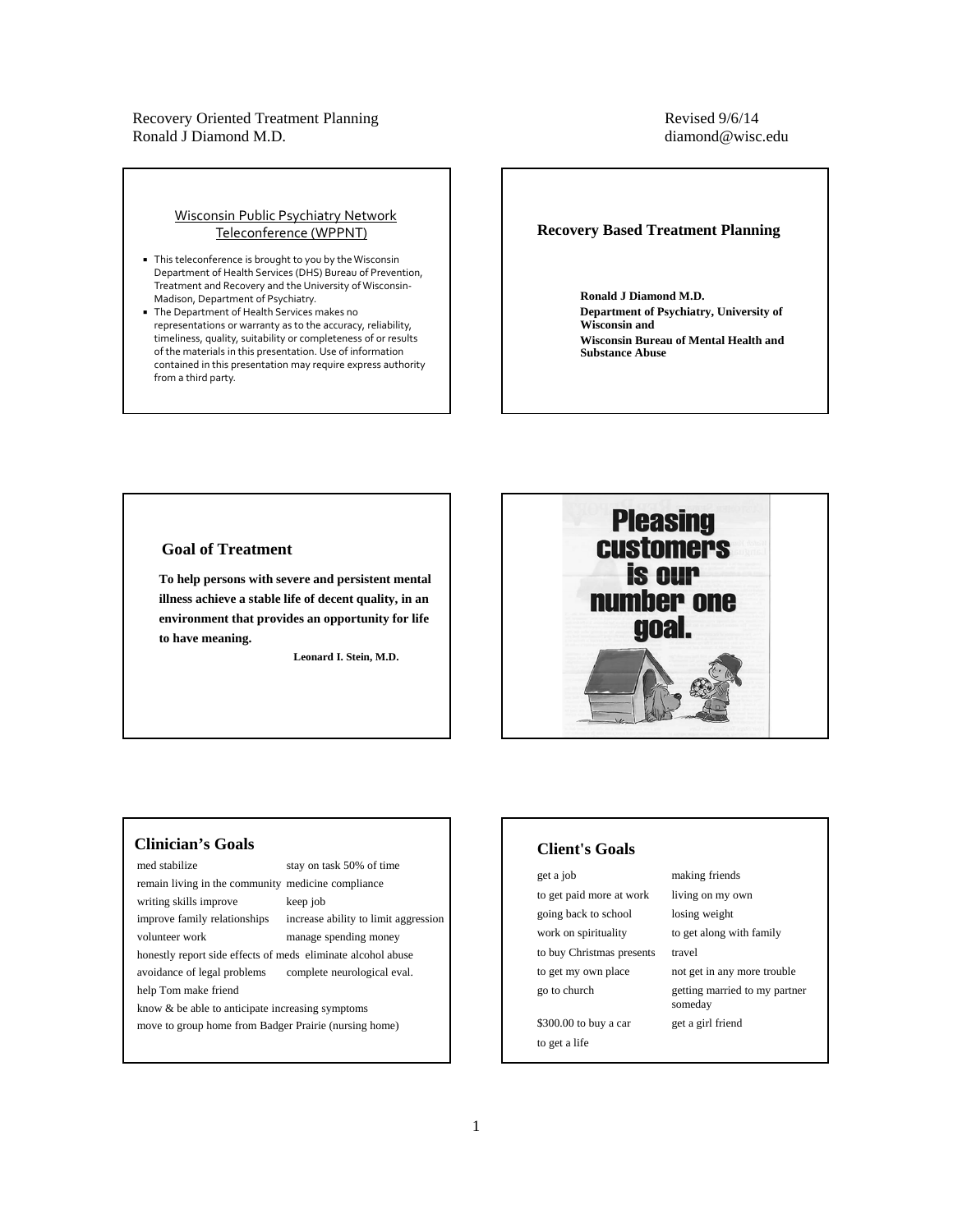## Revised 9/6/14 diamond@wisc.edu



## **Effective Community Treatment:**

Start with client's own goals

- What does he or she want?
- What is needed to make this happen?
- What has gotten in the way in the past?
- What can we change this time?



## **Issues with Client Goals**

- Client may say he or she has no goals
- Client may not want any change/change is scary
- Goals may keep changing
- Client may talk about goals, but not be willing to make any preparatory steps to obtaining these goals
- Client may come with goals that seem unobtainable
- Client may give goals that seem more like staff goals than client goals

## **Treatment Plans**

- Be concrete and realistic
- Help the person move towards his own goals
	- Small concrete steps
	- Be flexible about time required
	- Change is "non-linear"
- Include ways to measure progress
- Focus on strengths

## **Start with the Goals of Treatment**

| <b>Client</b><br><b>Goals</b> |  |  |
|-------------------------------|--|--|
|                               |  |  |
| <b>Staff</b><br>Goals         |  |  |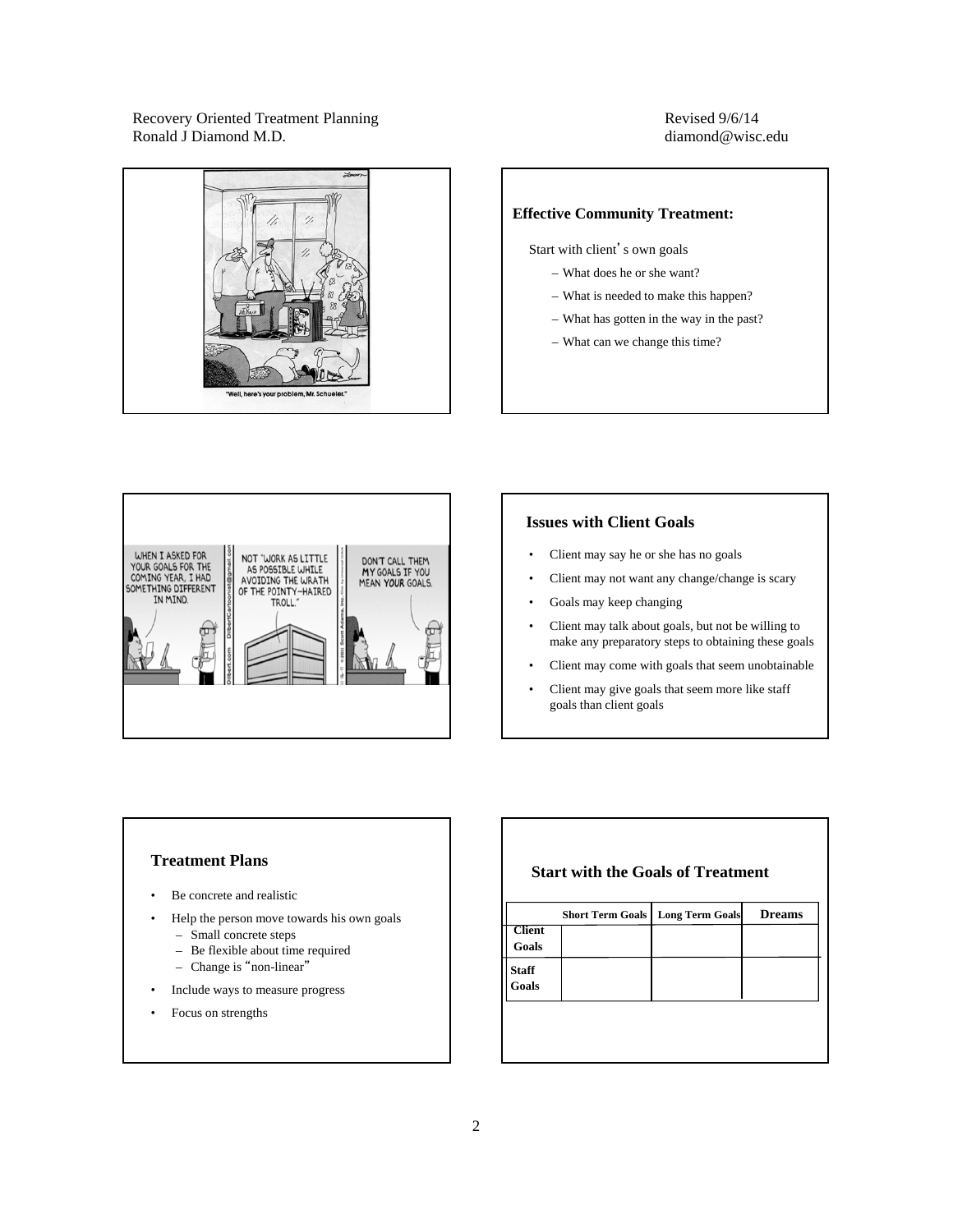## Revised 9/6/14 diamond@wisc.edu



## **Problem Focused**

- Non-compliant with taking medications
- Continues to abuse alcohol
- Recently arrested after hitting his son

#### **Traditional Treatment Goals**

- Take medication regularly
- Stop using alcohol
- Attend Parent Effectiveness classes

## **Goal Focused**

Jim wants to minimize medication side effects, especially the weight gain and sedation, but understands that some medication at least some of the the time can help him stay in control

Jim would like to get his driver's license back.

Jim would like to be a better father

## **Treatment Plans**

- Who will do what when?
- What is needed to make it happen?
- Who else needs to be involved?

## **Treatment Plans Must Be Specific**

- What is the goal (goals) of this particular staff contact? Relationship building Meeting concrete needs Skill training Planning/information gathering Family/community support Crisis intervention
- How can we make this contact more effective?
- How will we assess the impact of this contact?

#### **Client has a goal of having more friends. What is needed to make this happen?**

- 1. Where can the client go to meet more people? What fits into his or her interests and capacities?
- 2. What social skills does the client need to make friends?
- 3. What might get in the way, and how can this be overcome?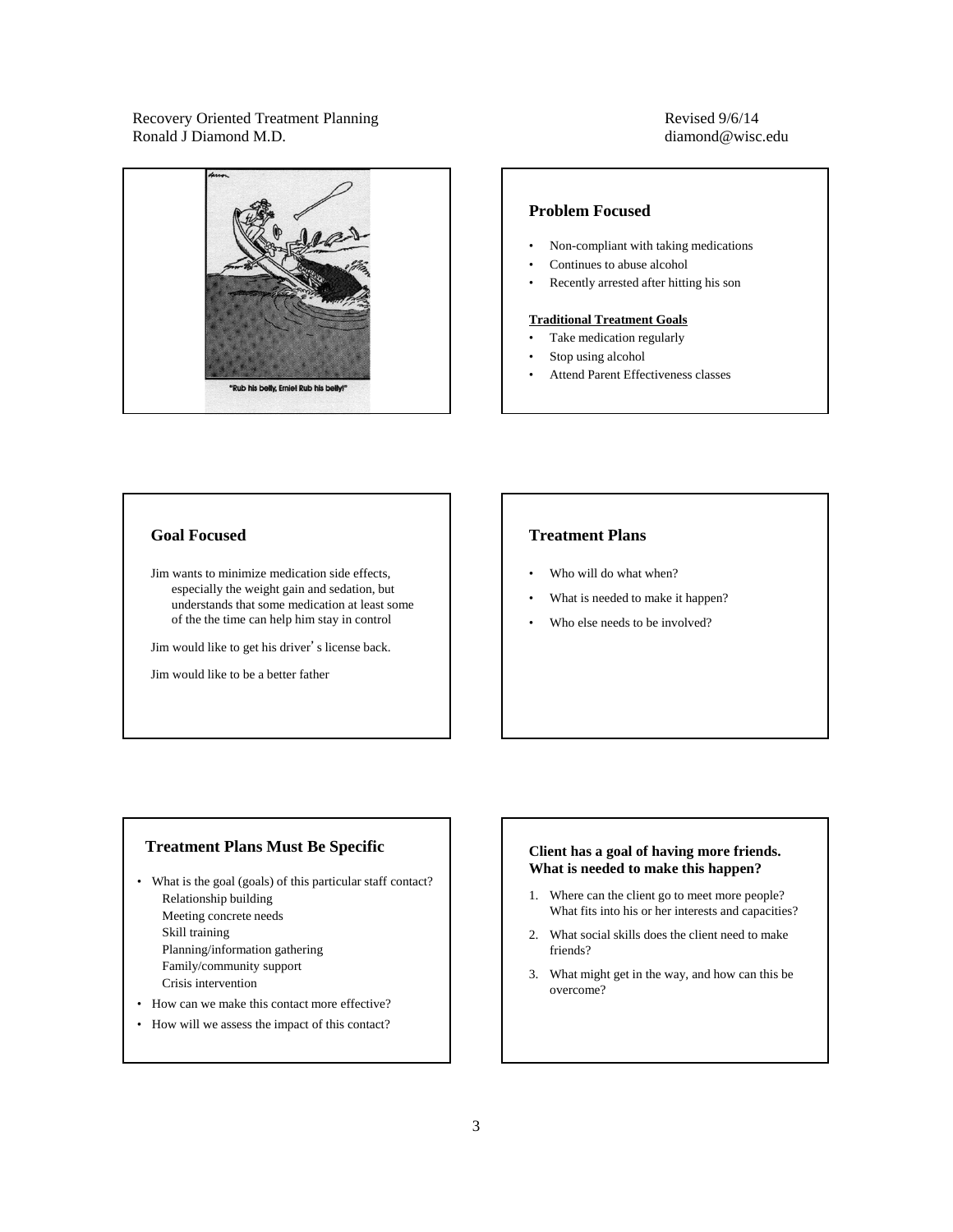#### **1. Where can the client go to meet people?**

- What kind of suggestions would you make to a client about where he or she might go to make friends and increase social contact?
- Where do you meet people, and where do you go to have social contact?

## Revised 9/6/14 diamond@wisc.edu

## **Be Creative**

- Consider resources outside of mental health
- How would someone do it if they did not have a mental illness
- What is the risk if we do it the client's way
- How could we keep from all of us making the same mistakes again

## **2. What skills does the client need to make new friends?**

- Motivation and initiative
- Planning and follow-through
- Anxiety modulation and tolerance
- Social skills

#### **3. What might get in the way, and how can this be overcome?**

#### **Cognitive deficits**

Verbal memory--can't remember verbal instructions

Executive--problems considering data in making decisions--problems changing sets

#### **Negative symptoms**

Lack of persistence, initiation

**Anxiety of doing something new**

#### **Treatment Goals:**

- How much of our actual clinical time is spent focused on a client's own goals?
- Do we know how to really help this client achieve his own goals?
- What gets in the way?
- What do we have to learn or to rethink to be more effective in helping this client achieve his own goals?
- Does our documentation reflect this?

## **Clinical Approaches That Increase Clinical Effectiveness**

- Skill training
- Illness management
- Cognitive Behavioral Therapy
- Motivational Interviewing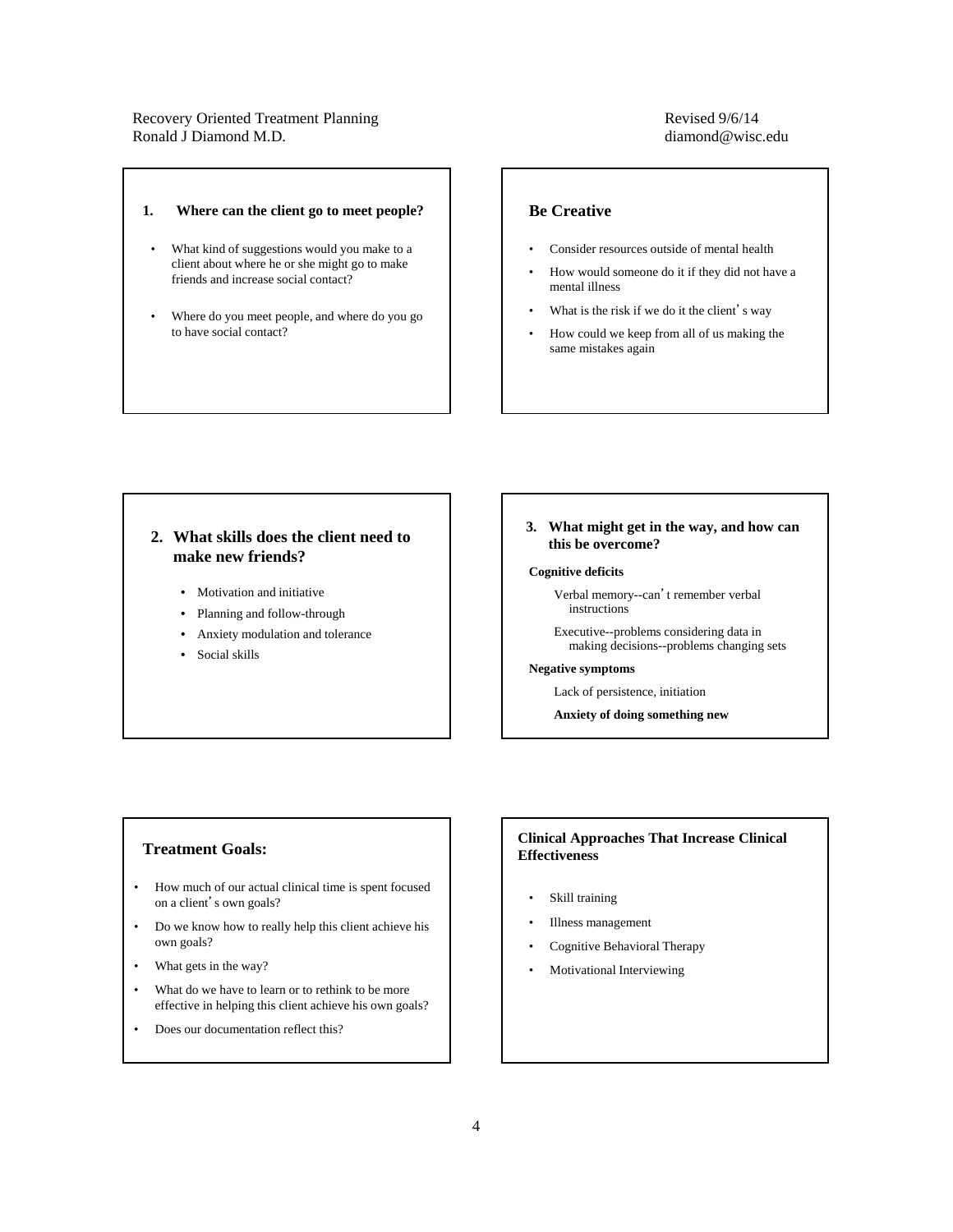## Revised 9/6/14 diamond@wisc.edu

#### **Skill training**

- Taking the person grocery shopping, or helping the person learn how to grocery shop
- Dispersing money, or helping the person learn budgeting skills
- Taking the person to a drop in program, or teaching conversational skills
- Teaching skills of how to get a boyfriend or girlfriend

## **Illness Management and Recovery: Relapse Prevention**

- Teach how to recognize early symptoms of relapse, and how to keep things from getting worse
- Often combined with stress management skills
- 5 studies all demonstrated decreased relapse

Mueser et al Psych Services 2002

## **Social Skills:**

- Conversational skills
- Assertiveness skills
- Conflict management skills
- Friendship and dating skills
- Health maintenance skills
- Vocational/work skills
- Copies skills for drug and alcohol use

Bellack, Mueser, Gingerich and Agrestaq: Social<br>Skills Training for Schizophrenia 2<sup>nd</sup> ed

#### **Conversational Skills**

- Listening to others
- Maintaining conversations by asking questions
- Maintaining conversations by giving factual information
- Maintaining conversation by expressing feelings
- Ending conversations
- Entering into ongoing conversations
- Staying on topic
- Getting your point across
- What to do when you do not understand what a person is saying

Bellack, Mueser, Gingerich and Agrestaq: Social Skills Training for Schizophrenia 2<sup>nd</sup> ed

## SKILL: Starting a Conversation with a New or Unfamiliar Person RATIONALE: There are many situations in which you want to start a conversation with an-other person. This may be someone you don't know well of started by the started metric metric metric metric metric metric metric metric STEPS OF THE SKILL: 1. Choose the right time and place.<br>
2. If you do not know the person, introduce yourself. If you know the person, say "HL"<br>
3. Ohoose a topic that you would like to talk about OR ask a question.<br>
4. Judge whether the othe SCENES TO USE IN ROLE PLAYS: 1. A new person is starting at the day program.<br>2. People are waiting for an activity to begin at the community residence or the day program.<br>3. You are at a family gathering.<br>4. You are sitting with another person at lunch.<br>5. You are meeting your new case manager for the first time. SPECIAL CONSIDERATIONS WHEN TEACHING THIS SKILL: some Schwarzenhunder the dient to make judgments regarding the appropriate time and<br>the scheme of the state of the make judgments regarding the appropriate time and<br>in participating. Therefore, its important for group lead .<br>Lients may need assistance in identifying topics of conversation. Group leaders may<br>vant to generate a list of topics with the group that can be used for starting a conver

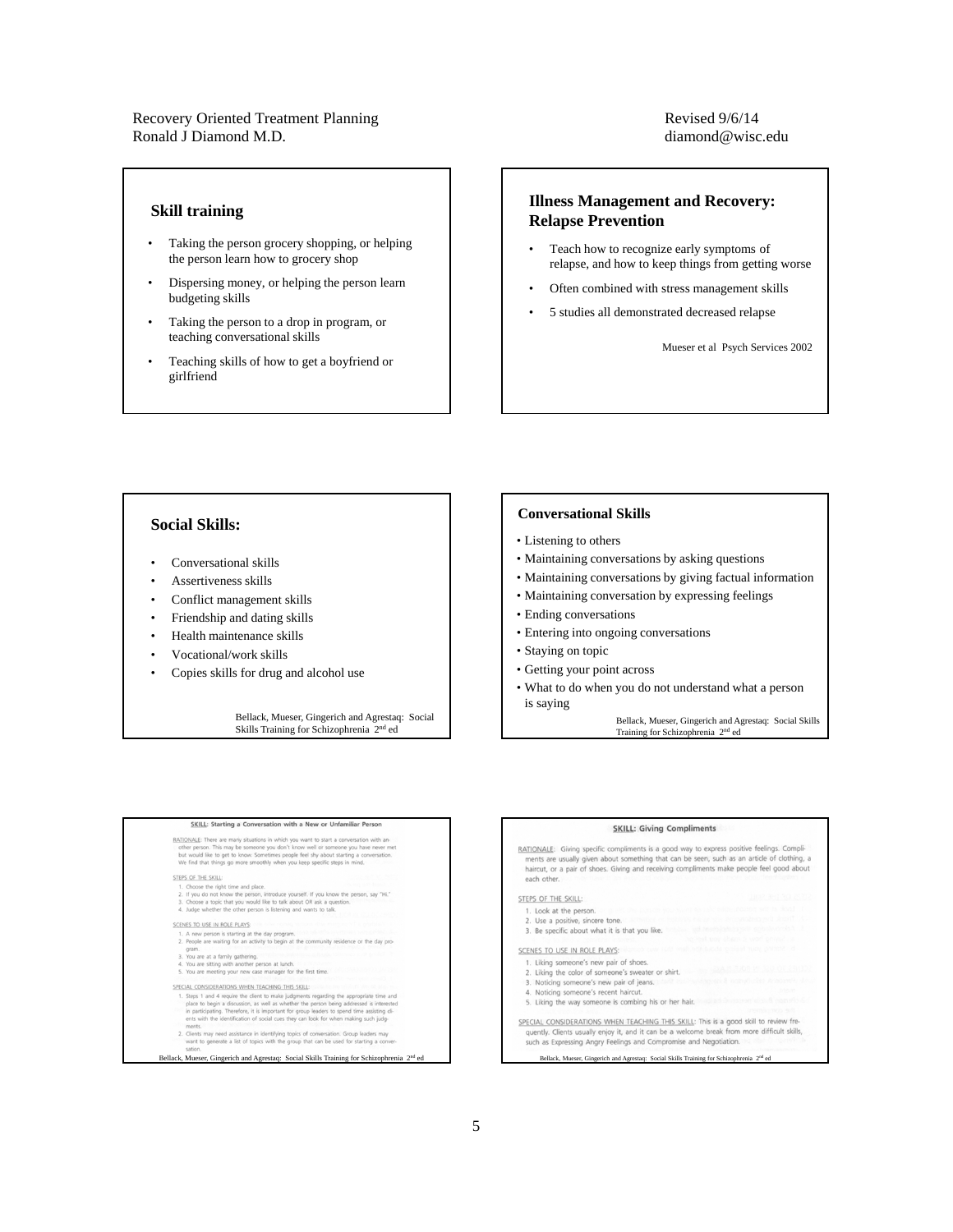## Revised 9/6/14 diamond@wisc.edu





## **Steps for CBT of Psychosis**

- 1. Engagement and assessment
- 2. Normalizing and educating
- 3. Case formulation and treatment planning
- 4. Working with specific symptoms

#### **Normalizing Statements for people with hallucinations**

- Many people hear voices
- People who are deprived of sleep for long periods are prone to hallucinate
- People who have been involved in combat or severe trauma can experience hallucinations
- One person in every 50 is a voice hearer
- Lots of famous people are voice hearers
- Voice hearers often hold down good jobs
- The human brain hallucinates fairly easily in response to stress Wright et al 2009

## **DBT : Dialectical Behavioral Therapy**

#### Basic DBT Skills

- Mindfulness
- Distress tolerance
- Emotion regulation
- Interpersonal effectiveness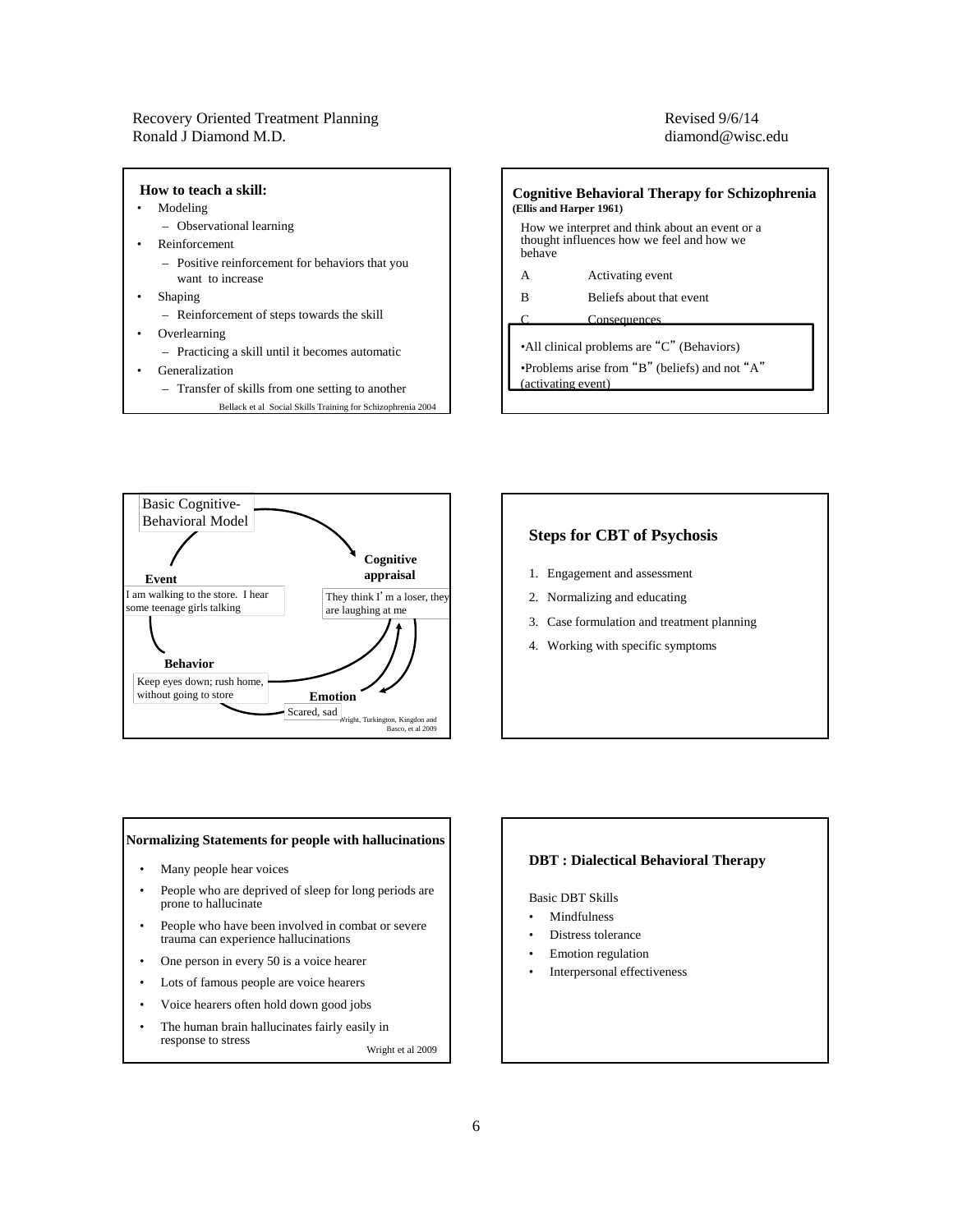## **OARS**

- Open ended questions
- **Affirmations**
- Reflective listening
- Summaries

## Revised 9/6/14 diamond@wisc.edu

#### **Affirmations**

- I am glad you were able to get here today. I know that is difficult for you.
- I think it is great that you were able to stop smoking for two weeks.



#### **People who do not have any goals**

#### **Who does not want their life to be better in some way?**

- Too angry
- Too afraid
- Too dispirited
- Too distrustful

#### **Start Small**

- Build on whatever preferences are offered
- Assume that at the beginning, goals have little reality

**Evidence-Based Practices: toolkit for shaping mental health services towards recovery**

- **Daily routine: who do you spend your day**
- **Educational and work activities:**
- **Leisure activities/creative outlets**
- **Relationships**
- **Spiritual supports**
- **Health**
- **Permanent Supported Housing**
- **Illness Management and Recovery**
- http://store.samhsa.gov/pages/searchResult/EBP+kit